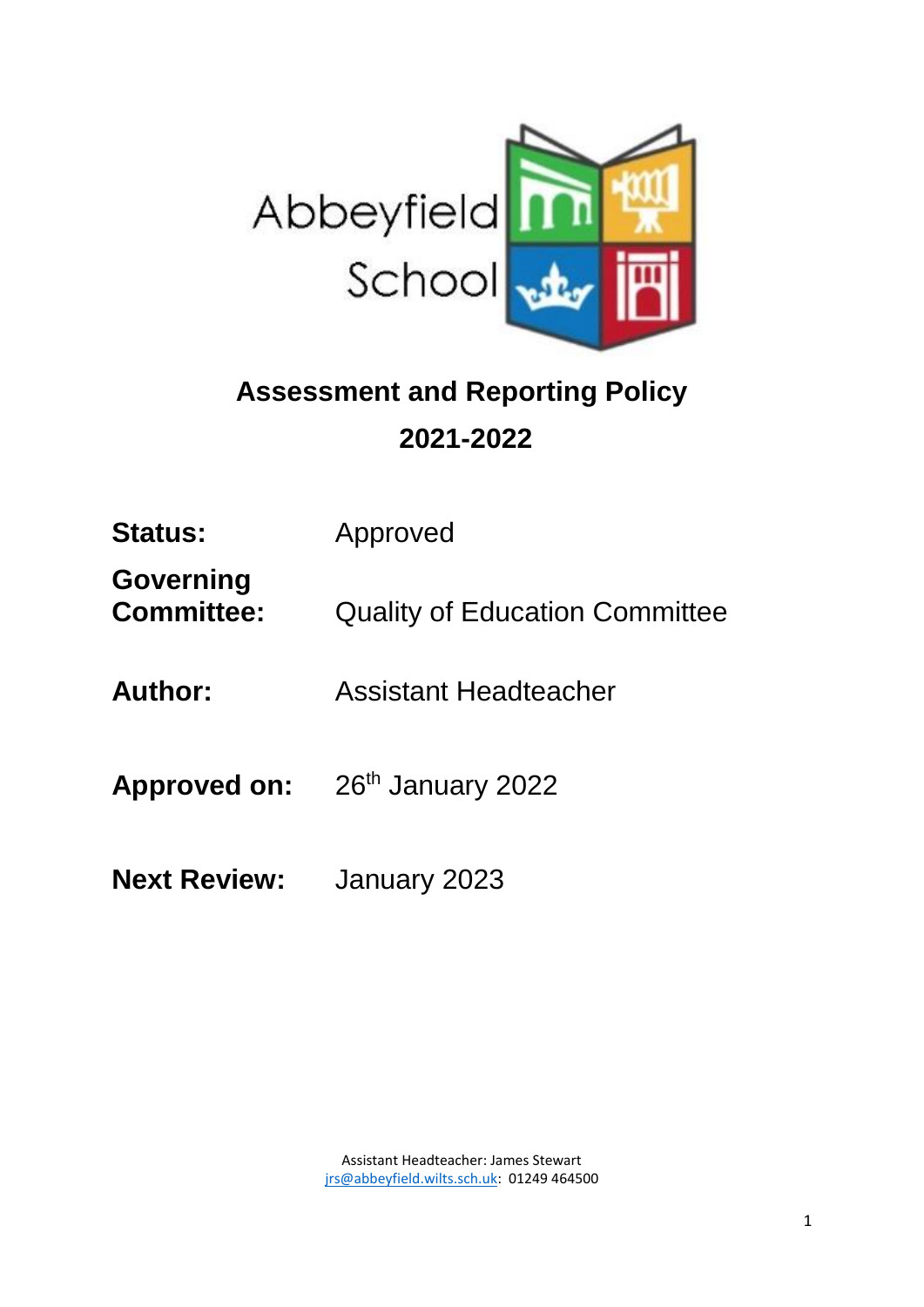## **1. Introduction**

Our mission at Abbeyfield is to create lifelong learners who are reflective, hardworking, independent and resilient. Our Students represent our core values and through assessment, we take an aspirational approach to supporting our Students to achieve their potential.

Every student at Abbeyfield School should leave our school with multiple options, whether these be through further education or entering the world of work with qualifications that will give them every chance to be successful in life. Good progress in every lesson is a prerequisite to life at Abbeyfield and improving Students' attitude to learning is a daily mission.

Progress of Students at all levels is of the utmost importance to us at Abbeyfield. We track progress through Years  $7 - 13$  and use both formative and summative assessment to accurately give feedback on how to improve and progress further. We operate our DSME curriculum through Key Stage 3 (Years 7 – 9). This is designed to prepare Students well with the skills and knowledge required for their GCSE's which are assessed on a 1-9 grading system. Upon completion of Key Stage 4 we offer a wide range of both A-Level and vocational courses to those who select our Sixth Form, and these are assessed through A\* - E or Dist\* - Pass.

At regular times throughout the year, we report home to Parents/Carers and ensure that both attainment and progress is closely discussed. Furthermore, we hold Tutor Evenings and Parents' Evenings to give staff the opportunity to meet face to face with both Students and their Parents/carers. Throughout this process, we ensure effective 2-way communication links are formed so that we can all support each and every student.

## **2. Principles of assessment**

At Abbeyfield, our assessment approach is clear:

- Assessment should always serve a purpose
- Assessment should support learners and be differentiated where appropriate
- Learners needs comes first where exam access is required, this will always be provided
- Teaching and learning is at the heart of everything we do, good classroom practice supports effective assessment
- Professional and timely feedback will be used to support and drive progress
- Various forms of assessment including both formative and summative are well planned and again, support the learning

## **3. Assessment approaches**

At Abbeyfield School, we see assessment as an integral part of teaching and learning, and it is heavily linked to our curriculum.

We use three broad overarching forms of assessment: day-to-day in-school formative assessment, in-school summative assessment and nationally standardised summative assessment.

#### **3.1 In-school formative assessment**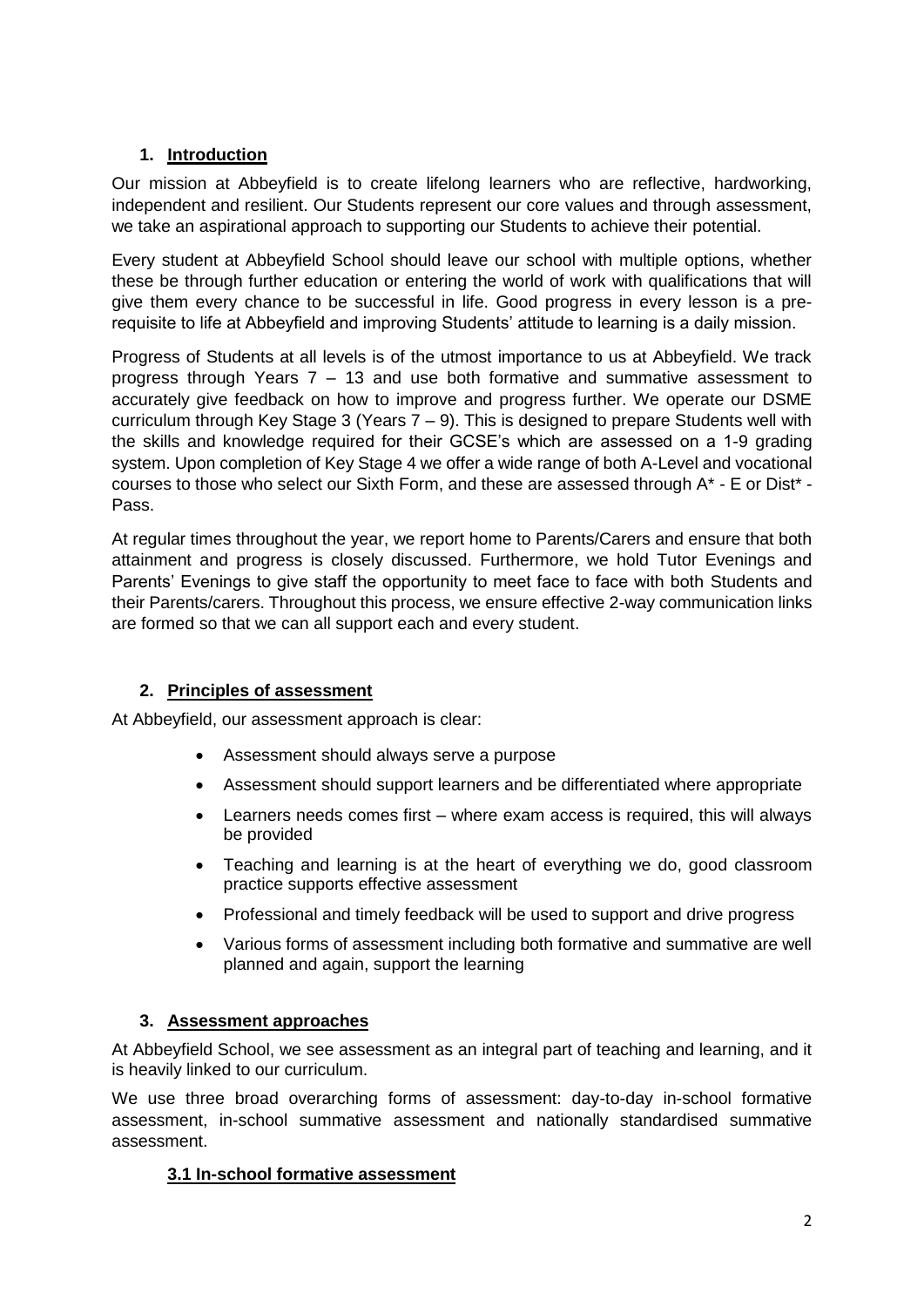Effective in-school formative assessment enables:

- **Teachers** to identify how pupils are performing on a continuing basis and to use this information to provide appropriate support or extension, evaluate teaching and plan future lessons
- **Pupils** to measure their knowledge and understanding against learning objectives, and identify areas in which they need to improve
- **Parents** to gain a broad picture of where their child's strengths and weaknesses lie, and what they need to do to improve

Professional and timely feedback in books for both their classwork and homework provides Students with indications as to how to improve. We operate a straightforward system that has been instilled in our formative assessment methods:

- WWW: "What Went Well". Positive reinforcement on every single assessment, no matter the outcome is incredibly important. These are student specific and relate to 1 or more aspects of the work that the member of staff has been impressed with.
- EBI: "Even Better if". This could take the form of an extension question, or a suggestion as to how to improve. Either way, these comments are SMART and specific to each student.
- MRI: "My response is". We use DIRT (Directed Response Time) in lessons for Students to respond to the marking. This is in depth and allows Students an opportunity to improve their answers, rewrite an aspect of their work or answer an additional question posed under "EBI".

Formative assessment will be used to assess knowledge, skills and understanding. As above, marking and feedback is one aspect of formative assessment that we use. In class feedback and verbal feedback is regularly used in lessons to support learning and provide feedback.

Questioning is a powerful method to enable the student to show an understanding, verbalise an answer and for the member of staff to draw out response that build upon each other.

The role of the Students is key in all of this. We want to build resilient learners who are confident even when making mistakes. Our Students want to receive feedback and are always looking to improve. This culture / ethos is something we are proud of and an aspect of our teaching and learning which continues to improve.

#### **3.2 In-school summative assessment**

Effective in-school summative assessment enables:

- **School leaders** to monitor the performance of pupil cohorts, identify where interventions may be required, and work with teachers to ensure pupils are supported to achieve sufficient progress and attainment
- **Teachers** to evaluate learning at the end of a unit or period and the impact of their own teaching
- **Pupils** to understand how well they have learned and understood a topic or course of work taught over a period of time. It should be used to provide feedback on how they can improve
- **Parents** to stay informed about the achievement, progress and wider outcomes of their child across a period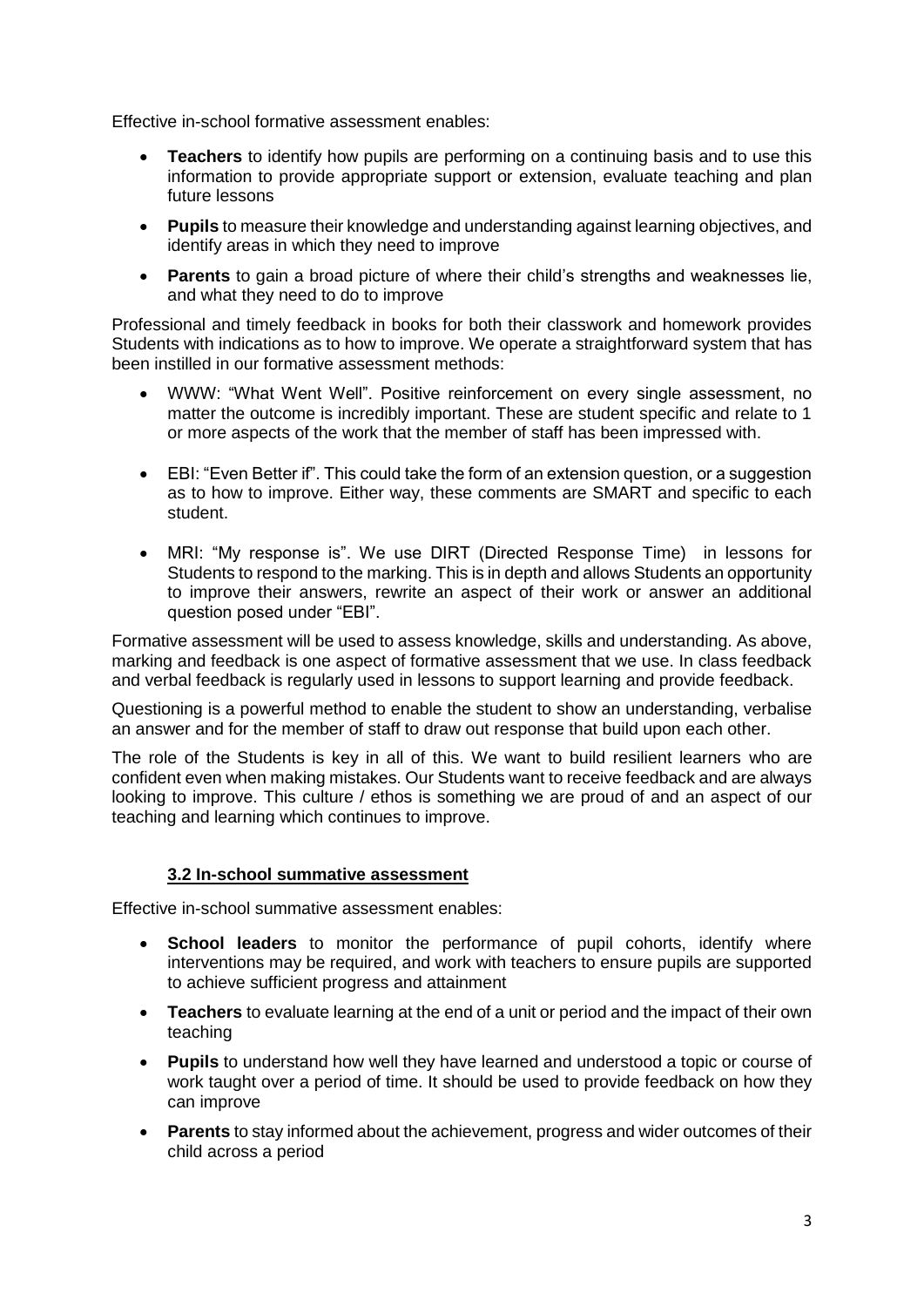At Abbeyfield, we use purposeful summative assessment to accurately provide information on levels of achievement and attainment thus allowing us to allocate resources for intervention and ensure that progress is maintained throughout a student's time here at Abbeyfield.

Key Stage 3 Students have end of topic assessments, these are graded against our DSME curriculum and progress maps (explained later in the policy). They also complete end of year assessments, which highlight progress made throughout the year, these also support the transition to the next Year and allows staff to plan for differentiation effectively.

In Key stage 4, we run formal mock exams for Year 11 in November and March. The March window however has more flexibility and allows us to focus on a core element of the GCSE if needed and not the entire paper. Furthermore, the student's welfare is at the forefront of everything we do, we are acutely aware that Students are under more pressure to perform. At Abbeyfield, we ensure that throughout the whole process we support the Students' welfare, this might be in the form of a focused approach (as above) for Mock 2, or pre exam mock walkthroughs or having staff on hand to discuss each exam and calm Student's nerves.

Any Students with special needs or disabilities will of course be supported through the exam access and our SENCo will lead the application process for additional provision through these times. Supported by the exams officer and the Assistant Headteacher for assessment and reporting, dispensation claims and remarks are also carefully handled but in a transparent way to ensure Parents and carers are part of the process too.

Summative assessment is fed into our tracking systems that allow us to accurately track progress over time. This is where the pastoral and academic teams work closely in conjunction with each other to support each and every student throughout their school life whilst setting high expectations to give each student the best possible start in life.

We standardise both Coursework elements and essay answers to ensure that the data we have has real integrity. As discussed later under "training", staff are encouraged to consider the idea of working for an exam board is incredible CPD, this can then be disseminated throughout the team to ensure that through moderation, the grades and predicted grades are accurate.

## **4. Setting of targets**

At Abbeyfield, we use FFT20 targets. If all Students achieve these, it will put us into the top 20% of schools in the country. These aspirational targets are set in Year 7 and convert Key Stage 2 prior attainment data into predictions of what the top 20% of Students at that entry point achieve at the end of Year 11.

Where previous data has been unavailable because of COVID we have used FFT CATS conversion service to ensure our new cohort of Year 7's are not impacted by the lack of SATs and KS2 entry data.

## **5. Assessment at Key Stage 3 - Abbeyfield School**

At Abbeyfield, we use 'Mastery Curriculum' at Key Stage 3. We assess Students' progress throughout the key stage using a bespoke assessment system that clearly informs us about what our Students can do. This curriculum has been mapped in line with government expectations and uses a robust assessment procedure to monitor progress.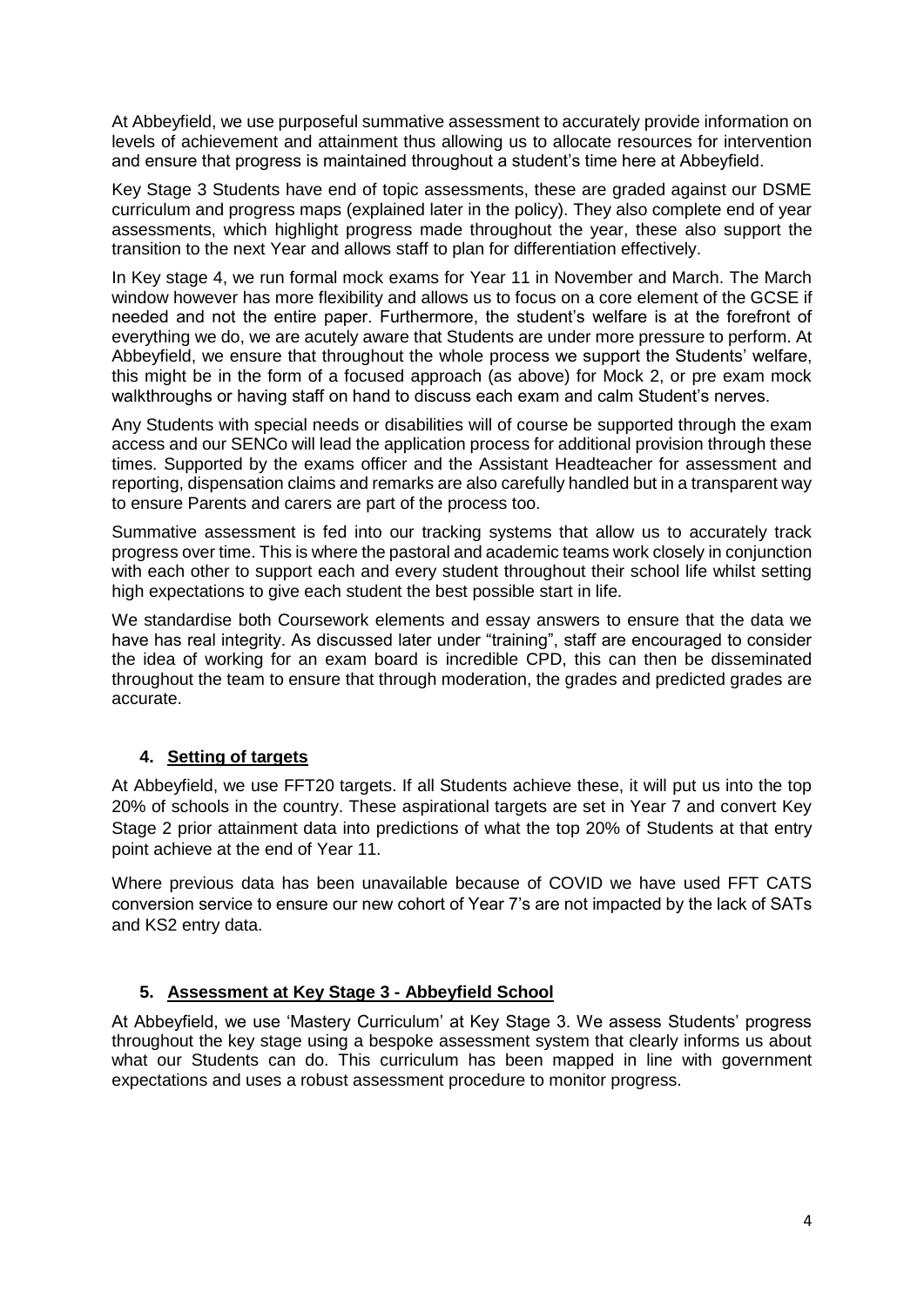To assess Students accurately against key skills and knowledge we have introduced the language of:

- **Developing**
- Secure
- **Mastery**
- **Excel**

At Abbeyfield, we want Students to be able to progress through each Year group working towards aspirational target grades, which will stand them in good stead for further education and the world of work. The chart below details how a student can progress through each Year and how our assessments in Key Stage 3 match up against GCSE criteria.

In our core subjects, Maths, English and Science we use the GCSE language (1-9) to set targets and to assess students. When the new GCSE's came in, it became very clear that the transition between Key Stage 3 and 4 was very important. We felt strongly that the best way to ensure this transition went smoothly was to maintain our KS3 national curriculum with a 3 year KS3 curriculum model but integrate GCSE language and assessment into this. We can then stretch and challenge to ensure students begin to see how the skills and knowledge they learnt in Key Stage 3 can be applied into Key Stage 4. With every student continuing with these core subjects into Year 10 a hybrid approach was the most logical. Better engagement, understanding and improved outcomes have been and continue to be a goal as a result of integrating this model.

#### **A Mapped Curriculum**

In order to assess effectively, subject areas at Abbeyfield School havemapped a new curriculum for Year 7 through to 9. This mapped curriculum ensures that Students are being given the opportunities to develop the key skills and acquire the essential knowledge to prepare them to start a GCSE course at the beginning of Year 10 in any of the subject areas they follow in Year 7.

Subject areas have identified from the various skills and topics that they need to cover, those that they will use to form the basis of the assessments and to which the language of secure/mastery will be applied.

#### **6. Assessment at Key Stage 4 and Key Stage 5 - Abbeyfield School**

Exam answers are marked using assessment objectives that are defined by the exam board. There are levelled responses for each answer and these are closely linked with each objective set out by the exam board and the course.

GCSE's are graded 1-9 with 9 being the highest. These are the quantitative figures staff will use throughout the Students GCSE and feedback will be provided on how to achieve the next grade and beyond.

Comparatively speaking a "C" at GCSE is now worth a 4/5 with a 5 being referred to as a "strong pass". As of the time of writing this is not subject to any government changes in the foreseeable future. The new GCSE's that are more robust and challenging that have come into effect over the last few years are mapped against this grading structure with only a small minority of Students managing to achieve the higher echelons of grades.

In the BTEC's we deliver the grading system is slightly different. These range from Distinction through to Pass with some of the courses offering a Distinction\* overall for excellent marks in the individual units (some of which are externally examined, some internal coursework).

Similarly, Cambridge national courses offer the same criteria however they also have Level 1 grading's if the student fails to achieve the level 2 overall pass mark.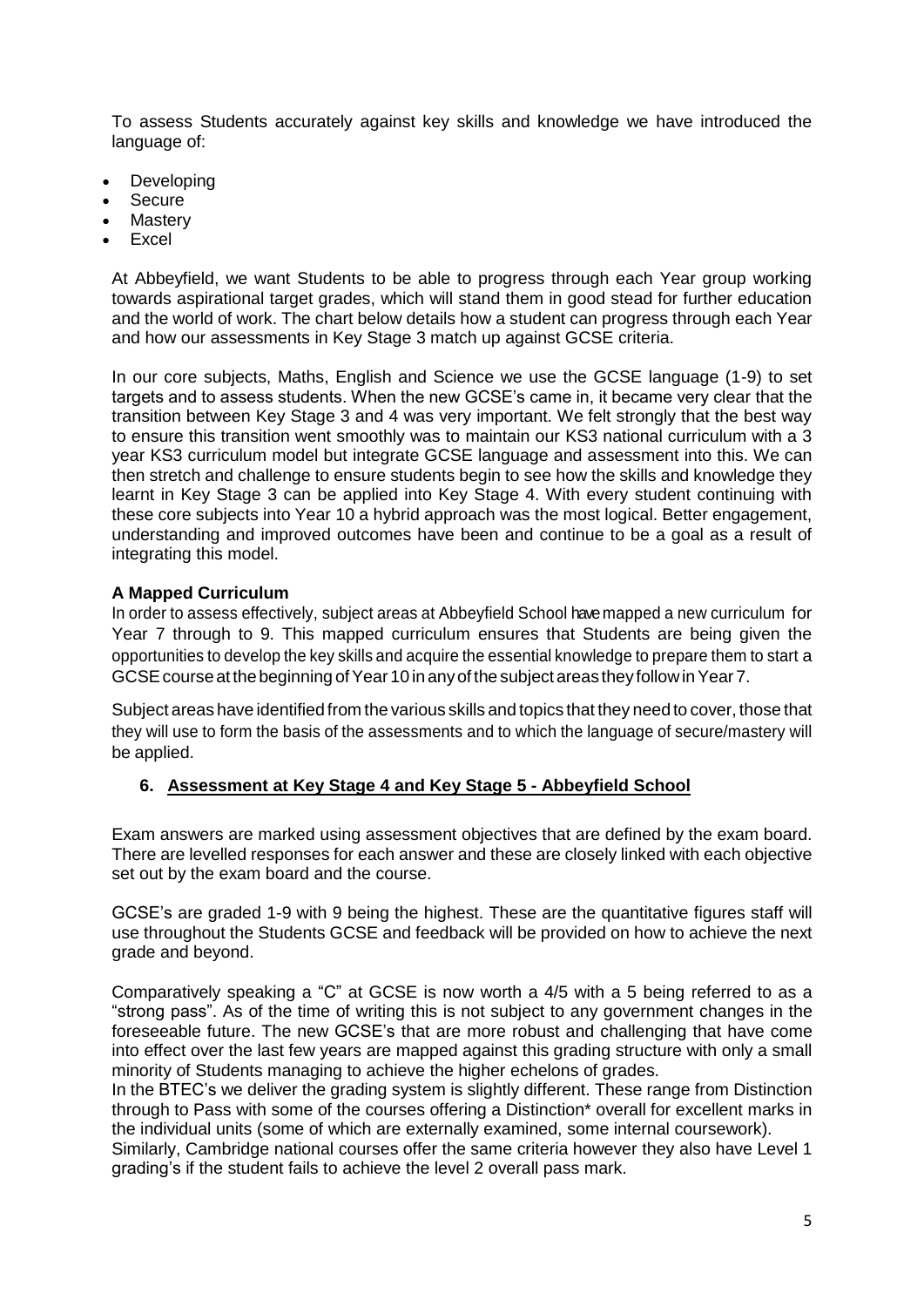At Key Stage 5, vocational courses are modular and range from Pass to Distinction. A Levels are graded A\* - E. Where is considered a "Pass" and A\*-B is considered a strong Pass.

At Key Stage 5, students are fed back to summative and formatively and keep folders independently organised with marking and feedback. Reporting cycles mirror those in other key stages and times to support parents evening and various mock cycles. We also assess Ready to learn, effort levels and homework to form part of an overall picture for each student.

#### **7. Collecting and using data**

At Abbeyfield, the data we collect always serves a purpose. Staff produce both interim and full reports at least 3 times a year for every Year group.

Staff and student welfare are at the heart of everything we do. When it comes to collecting data, we have ensured that staff have had the required CPD and understand the rationale behind the data collections we use. Staff are given sufficient time to complete reports and these have been streamlined to ensure that only essential data and comments are required. We strongly believe that every student deserves an individual comment and the full reports support this system.

## **8. Reporting**

#### **Reporting to Parents**

At Abbeyfield we include a wide range of information for parents. We follow clear guidelines on providing an individual written report for each individual student.

We run Tutor Evenings to feedback on pastoral matters such as behaviour, attitude to learning, personal development. These are focussed and student specific designed to triangulate an excellent working relationship between the student, parent and Tutor.

Each year group also has a parent Evenings where subject staff have a set time to talk to the Parents and child regarding the progress being made in that particular subject. Feedback to Parents is always student specific and informative. This is a chance for Parents to pose any subject specific questions face to face with our staff.

Where face to face meetings have not been available due to COVID we will run a video service to replace this. Meetings will remain bookable but webcams and headsets will be used to communicate instead of face to face. The new system will be reviewed, evaluated and improved throughout the time on site meetings are not available.

#### **Reporting to Governors**

The headteacher will report to governors with their termly report. In addition, link governors will receive specific reports on certain areas of the school such as Teaching and Learning or Safeguarding.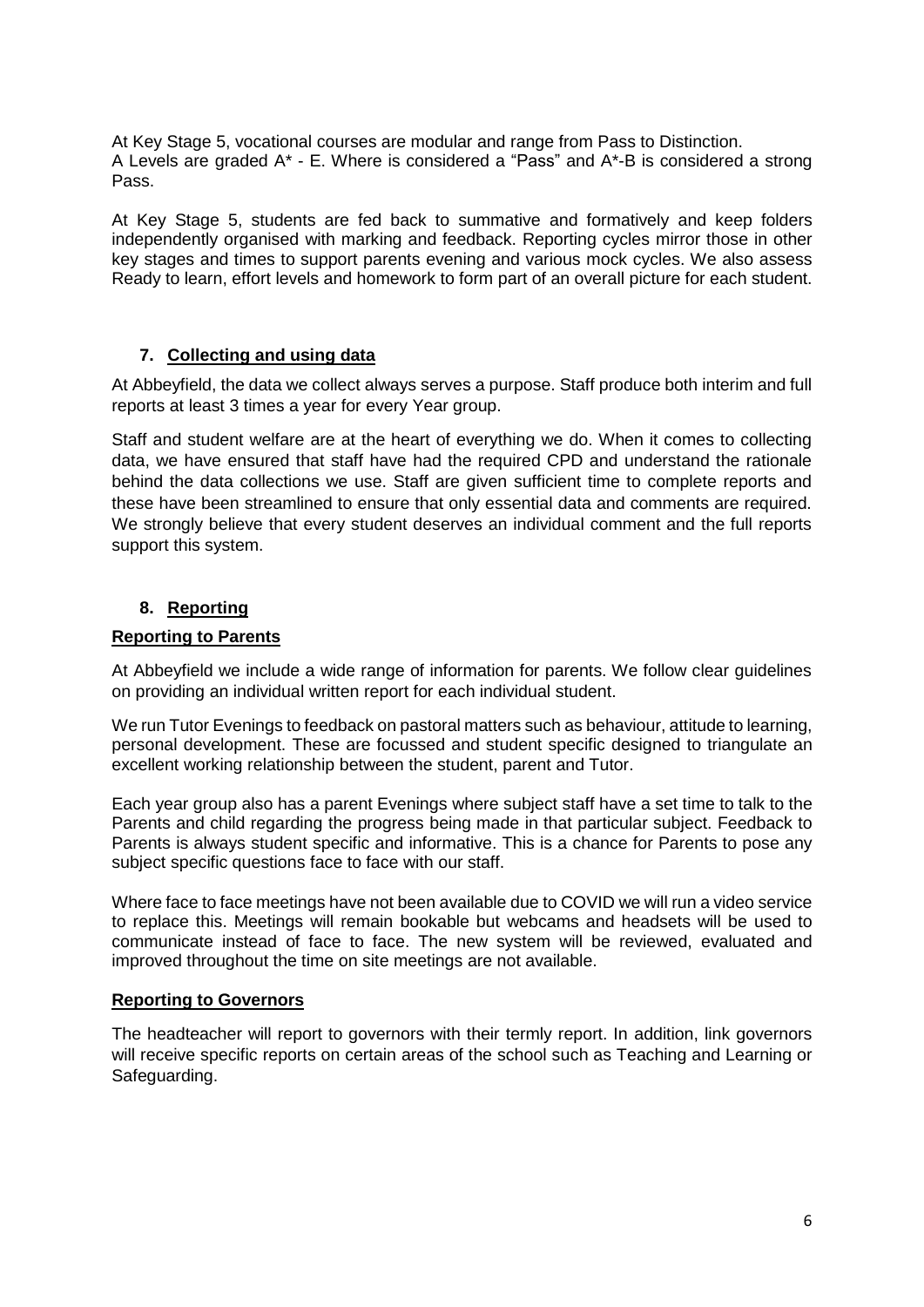### **Reporting to Students**

Through our formative assessment strategies students receive feedback on a daily basis which involves responding to feedback.

Through our summative assessment where students receive report cards detailing outcomes

#### **Reporting to the local authority**

All statutory information is sent to the local authority and DFE as required.

#### **9. Inclusion**

The principles of this assessment policy apply to all pupils, including those with special educational needs or disabilities.

Assessment will be used diagnostically to contribute to the early and accurate identification of pupils' special educational needs and any requirements for support and intervention.

We will use meaningful ways of measuring all aspects of progress, including communication, social skills, physical development, resilience and independence. We will have the same high expectations of all pupils. However, this should account for effort the pupil puts in as well as the outcomes achieved.

For pupils working below the national expected level of attainment, our assessment arrangements will consider progress relative to pupil starting points and consider this alongside the nature of pupils' learning difficulties.

#### **10. Training**

Training and supporting staff is key to developing good practice. At Abbeyfield our induction process is really in depth. Staff are given training on all our systems including Sims, Marksheets, and data collection systems. We use 4Matrix as a tracking tool and again, training is provided at regular times to ensure this is being used to its full potential.

At Abbeyfield, we encourage our staff to consider undertaking some exam marking as this has proven to be an excellent CPD tool in the past. Staff are keen to take up this opportunity and as such have a better understanding, particularly at KS4 and KS5, how the assessment criteria are met. This is then disseminated through line management meetings and department meetings to ensure all staff are in the best possible position to teach exam technique.

The school will stay abreast of good practice by ensuring that both the middle and senior leaders attend training throughout the year on good assessment practice such as those supplied by FFT and ALPS.

#### **11. Roles and responsibilities**

#### **Governors**

Governors are responsible for:

• Being familiar with statutory assessment systems as well as how the school's own system of non-statutory assessment captures the attainment and progress of all pupils